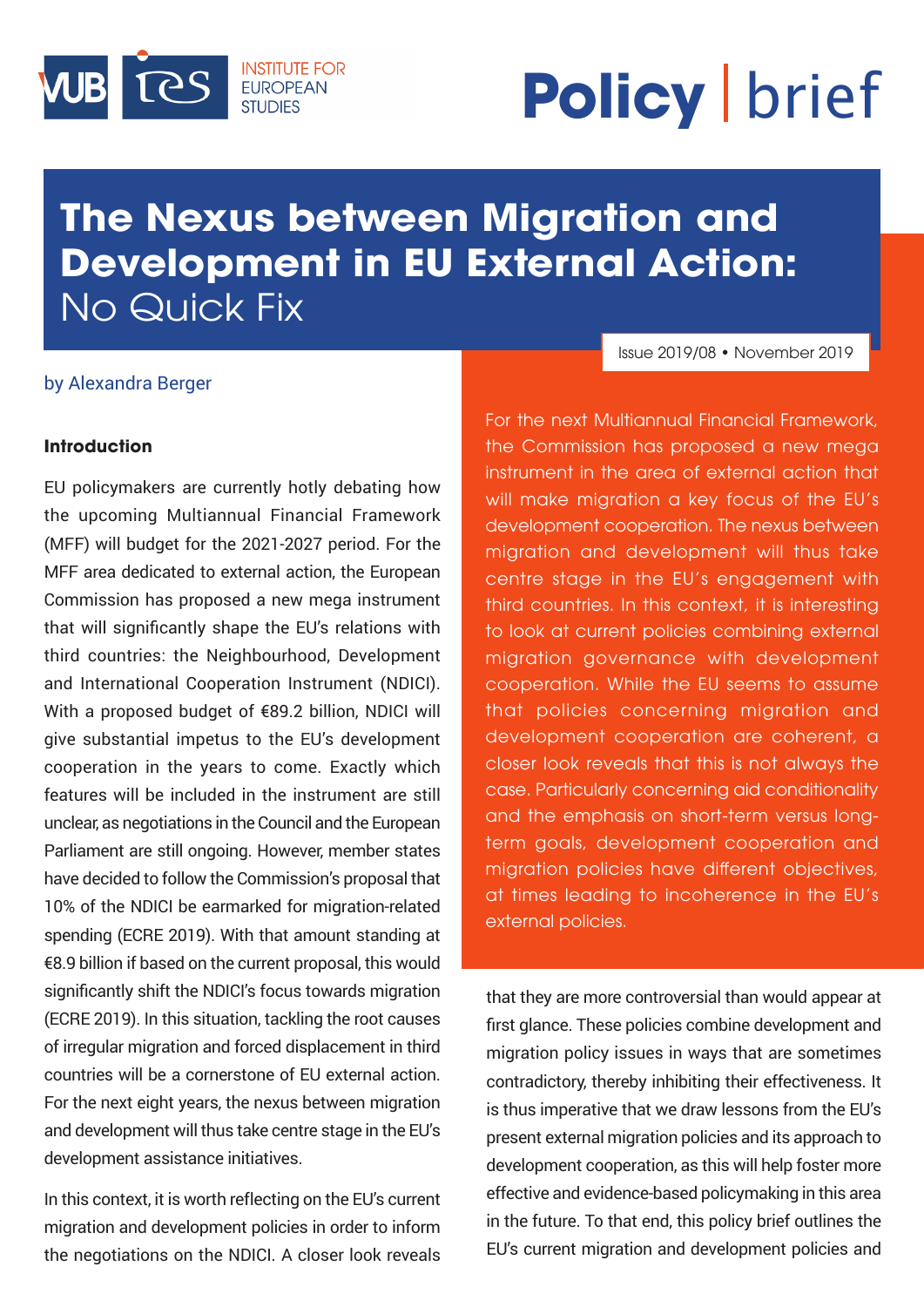then looks at two examples (aid conditionality and the emphasis on short-term versus long-term objectives) to show that migration governance and development cooperation are not always complementary and coherent. In concluding, this brief offers another perspective on the current debate on NDICI.

# **The approach of tackling the root causes of migration with development aid**

In its policies addressing migration and displacement issues in third countries, the EU often uses development cooperation as an instrument and a funding scheme (cf. Caso 2007; Castillejo 2018). It has buttressed this approach especially since 2015, when the influx of immigrants increased. The idea is to "tackle the root causes of irregular migration and forced displacement" (Commission 2018) with development cooperation in origin and transit countries.

At first glance, this strategy seems to make sense. This approach follows the logic that people migrate due to poverty, instability, conflict, and natural disastersaspects of underdevelopment that lead to a lack of opportunities at home. Development cooperation -so the theory goes- can mitigate these factors and improve livelihoods in origin countries, thereby reducing irregular and forced migration to Europe (cf. Valletta Summit on Migration 2015; Commission 2015; Commission 2011; Commission 2002). Such an approach would seem to support the interests of all parties involved: prospective migrants, European destination countries, and home countries. The assumption is that prospective migrants generally want to stay in their home countries, such that enhancing living conditions through development cooperation is in their interest. Countries of transit and origin, which often lack basic resources, would benefit from development assistance. Finally, the EU as a destination area would benefit from a decrease in the pressure from irregular migration.

According to this approach, development in transit and origin countries and the reduction of irregular migration to Europe complement each other, with the former following the latter in a relatively neat relationship. At a policy level, the assumption is that the EU can decrease irregular migration and forced displacement by using development cooperation to tackle their root causes. This approach declares to put support to the people in origin and transit countries at the centre of EU external action. After all, they are the ones who deserve to earn a livelihood at home. Of course, it is difficult to argue against this, "as it is also not an option to just keep them poor" (Interview with Commission official, May 2019). Thus, development assistance for reducing irregular migration pressure on Europe and for supporting prospective migrants to stay at home allegedly is a straightforward and indisputable strategy. Above all, this strategy seems to address migration and development in a coherent way.

#### **Aid conditionality and a short-term logic**

On second glance, however, the coherence between the EU's external migration policies and its development cooperation is not so strong (cf. Castillejo 2016; Den Hertog 2016). In some instances, the inherent logics of migration policies and development cooperation contradict each other, at times leading to an incoherent policy approach to EU external relations.

First, external migration policymaking uses the principle of aid conditionality to induce third countries' adherence to the EU's migration agenda (Castillejo 2018, Den Hertog 2016). There is a trend in the EU towards linking development assistance to compliance with respect to return and readmission, which is a clear case of conditionality (Castillejo 2016, Den Hertog 2016). In the NDICI, 10% of the funding may be used in accordance with a more-for-more logic, to reward third countries for their progress in migration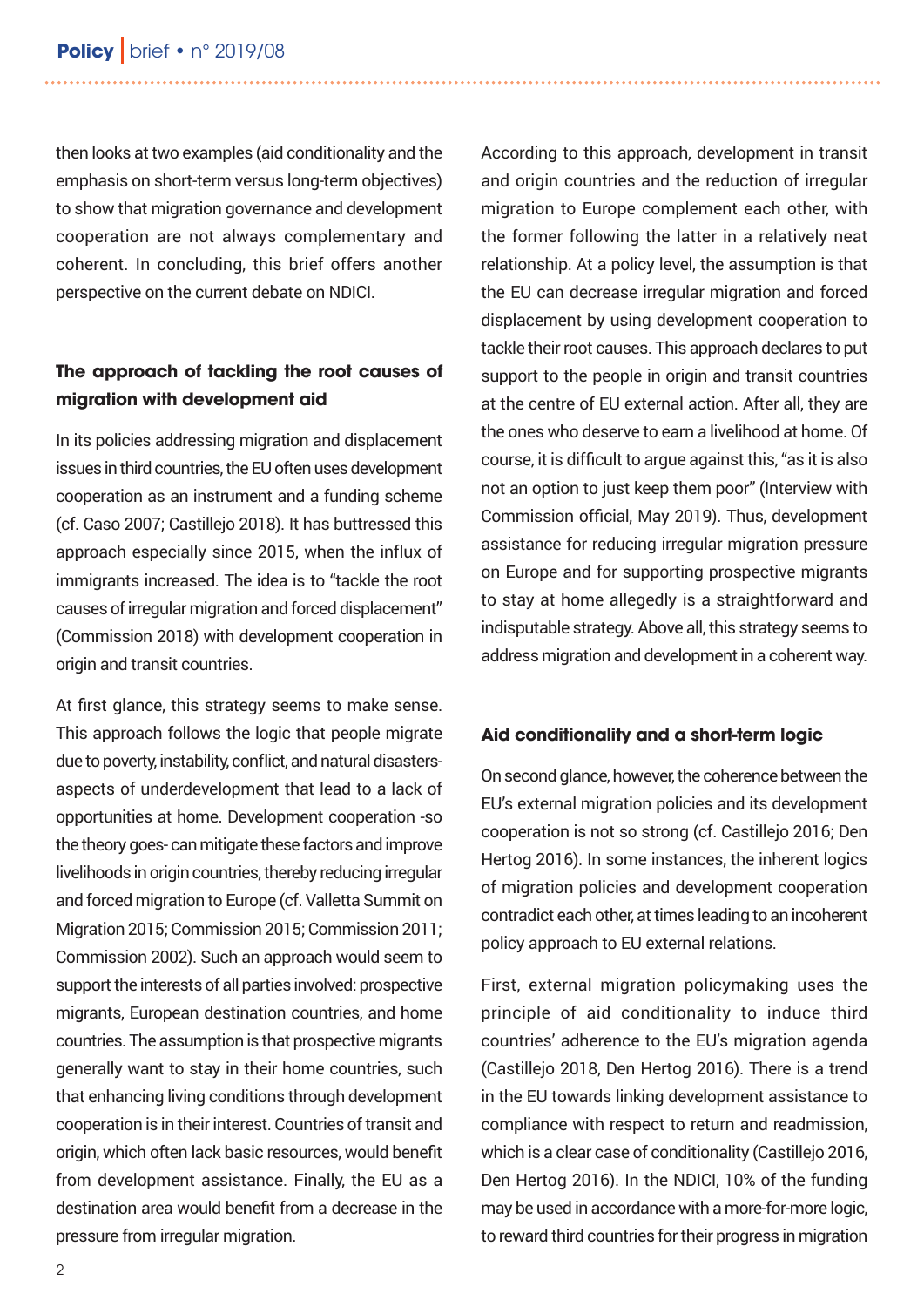management and control, among other areas (cf. Commission 2018). The more-for-more principle is an example of positive conditionality that uses development cooperation funding as a "carrot" for third countries that comply with the EU's objectives. Negative conditionality of withholding development aid for cases when a third country does not abide by the EU's agenda can be termed "less-for-less." EU member states are divided as to whether conditionality should be positive or negative (Castillejo 2016), in the sense of a carrot or a stick. Notwithstanding this discussion, the policy trend is to make development cooperation a tool for promoting EU interests via aid conditionality. This goes against the principles of development cooperation, which denounce aid conditionality and maintain that aid should be based on need and not on compliance with an external agenda. At present, the migration and development policies of the EU are in a predicament with respect to conditionality: they risk undermining development cooperation principles by making aid conditional on adherence to the EU's migration interests, rather than focusing on the goal of reducing poverty. Development aid principles aside, such a policy is also flawed at the substantive level. Disbursing or withholding aid according to third countries' compliance might actually increase irregular and forced migration to the EU instead of reducing it. In this sense, aid conditionality goes against the very premises upon which this policy is built.

Second, migration policies focus on short-term goals instead of the long-term objectives that development cooperation policies emphasize. The EU's aim to offer short-term responses and maintain flexibility with respect to migration might hinder the longterm perspective and sustainability objectives of its development cooperation. In some cases, the long-term development needs of third countries even conflict with the EU's short-term migration interests (Den Hertog 2016). In such instances, the logic inherent to development cooperation possibly contradicts that of migration politics, with the latter often gaining priority over the former. Indeed, the term "root causes" itself requires an emphasis on longterm objectives, but the EU's focus on the reduction of arrivals runs counter to this. For example, there is a contradiction between a root causes approach to migration and a short-term emergency fund to address these root causes – as is the case with the Emergency Trust Fund for Africa (Castillejo 2016). Regarding the NDICI, the Commission acknowledges this possible conflict and stresses that the proposed instrument will mobilise "short-term, medium-term and long-term action in a streamlined manner" and "ensure complementarity between short- and long-term actions" (Commission 2018). Sufficient safeguards should be in place to ensure that the NDICI will actually address the possible trade-offs between a short-term versus a long-term approach to migration and development. Otherwise, the NDICI would risk adhering to a migration policy rationale to the detriment of development cooperation. This would undermine the very "root causes" approach that this instrument is supposed to address.

While a holistic approach requires that the twin topics of migration and development in origin and transit countries be considered side by side, the perspective that development policy can bring to the table is necessarily focused on long-term aspects of the migration phenomenon, as well as on the non-conditionality of aid. The short-term aspects of migration are very relevant, but trying to address them by making aid conditional on third-country compliance with EU objectives undermines the principles of development cooperation and the logic of the approach itself.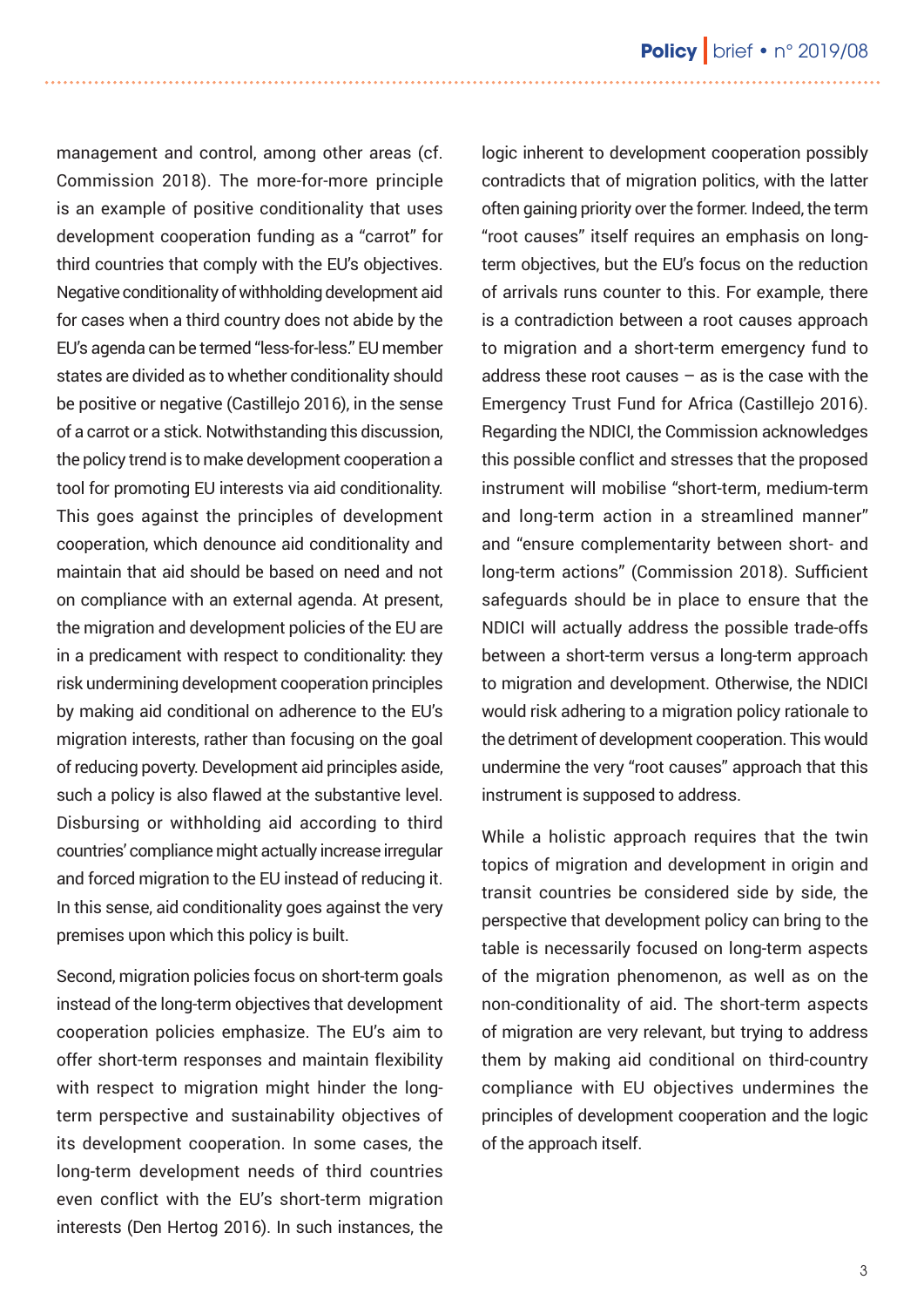#### **Conclusion**

Migration and development of origin and transit countries influence each other and are closely interrelated, which is why it makes sense to address them in a concerted manner through a policy that encompasses both external migration and development. In shifting its development cooperation to focus on the area of migration, the EU recognizes this connection. However, at this crucial point in time and with a view to the NDICI negotiations, the EU policies on migration and development need closer examination.

Indeed, the development cooperation policies and the external migration policies put forth by the European Union are not always coherent. Regarding aid conditionality and perspective (long-term versus short-term goals), they follow conflicting and possibly contradictory rationales. These rationales are inherent to each of the two policy fields, and reconciling them is a difficult task. Nevertheless, it is paramount that policymakers find a way to "address the current migration challenge without jeopardizing development policy achievements and objectives" (European Parliamentary Research Service 2017). The task for the EU is to consider the respective contributions of migration policies and development cooperation to the migration phenomenon in accordance with the specific logic of each. Given that development cooperation focuses on the long-term aspects of migration, development policy should not be shaped by the immediate political priorities of the Union. If one accepts that migration and development are closely related- as the EU does- then undermining development principles through conditionality and adopting policies that have short-term objectives might negatively impact on migration itself, and might even foster irregular and forced migration. Thus, policymakers should address the underlying causes of migration through a holistic development policy that treats development and migration in the broadest sense. One way to do this would be to recognize that migration, if organized in a safe and orderly way, can sometimes benefit the development of origin countries. Following such an approach does not mean that the short-term aspects of migration should be ignored, but only that development cooperation funds and instruments should not be focused on the immediate goals on migration. Indeed, if the EU really aims to address the structural causes of irregular and forced migration and recognizes that these phenomena require a development perspective, it should consider the links between migration, development, trade, finance, energy, security policies, the external aspects of the common agricultural and fisheries policy, natural degradation and climate change. This is especially crucial in the context of the current NDICI negotiations, given that this instrument will significantly shape future policies in the area of development and migration.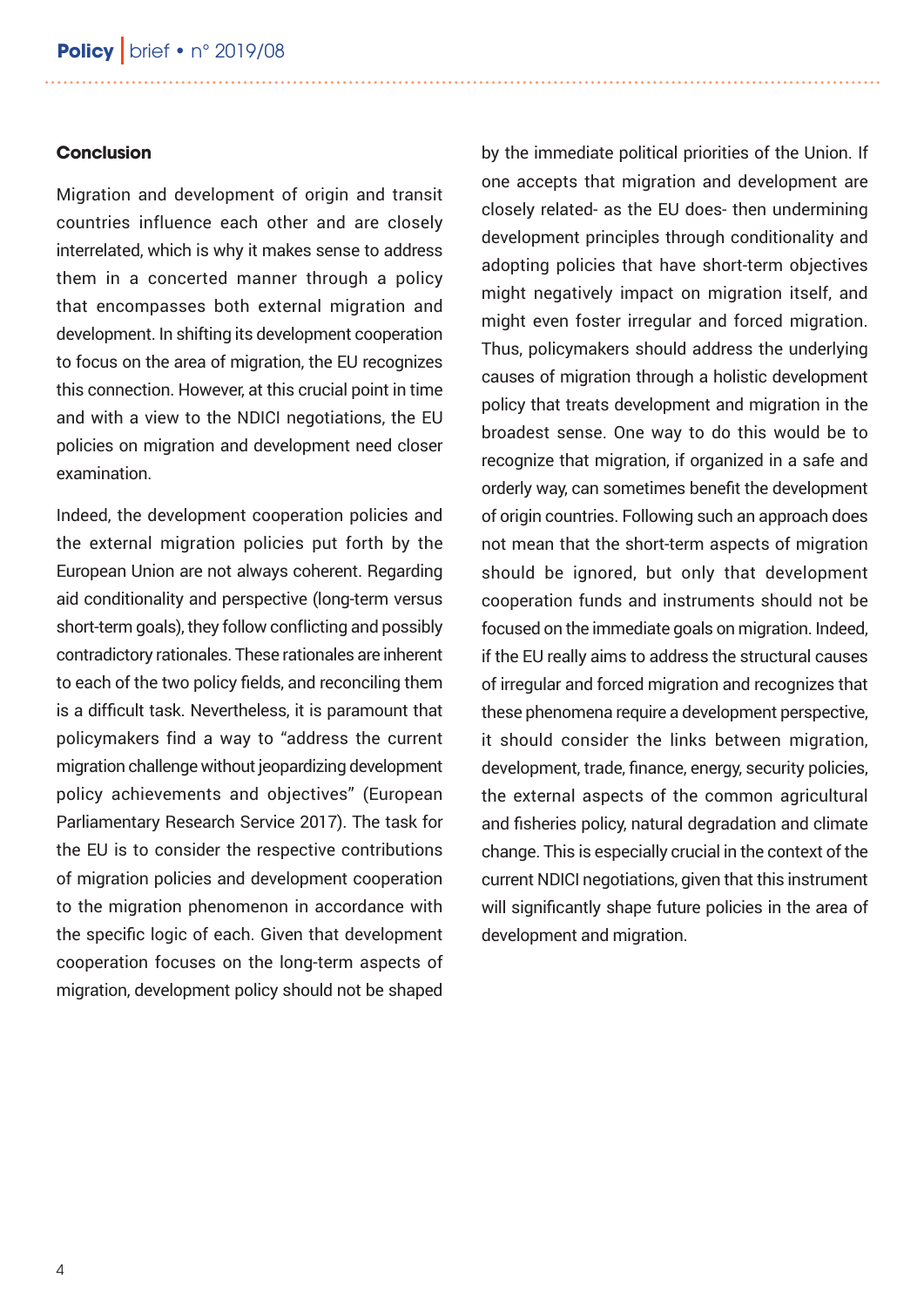# **References**

Caso, R. (2007) Migrazione e sviluppo: la political europea. ISPI Policy Brief No. 58. July 2007. Milan: Istituto per gli studi di politica internazionale.

Castillejo, C. (2018) EU Engagement with Africa on Migration: A Change of Approach Required. DIE briefing paper 9/2018. Bonn: Deutsches Institut für Entwicklungspolitik.

Castillejo, C. (2016) The European Union Trust Fund for Africa. A Glimpse of the Future for EU Development Cooperation. DIE Discussion paper 22. Bonn: Deutsches Institut für Entwicklungspolitik.

Commission (2018) EU Budget for the Future. Brussels, 14 June 2018.

Commission (2015) A European Agenda on Migration. Communication from the Commission to the European Parliament, the Council, the European Economic and Social Committee and the Committee of the Regions. Brussels, 13.05.2015.

Commission (2011) The Global Approach to Migration and Mobility. Communication from the Commission to the European Parliament, the Council, the European Economic and Social Committee and the Committee of the Regions. Brussels, 18.11.2011.

Commission (2002) Integrating Migration Issues in the European Union's Relations with Third Countries. Communication from the Commission to the Council and the European Parliament. Brussels, 03.12.2002.

Den Hertog, L. (2016) EU Budgetary Responses to the 'Refugee Crisis': Reconfiguring the Funding Landscape. CEPS Paper in Liberty and Security in Europe 93. Brussels: CEPS.

ECRE (2019). Outspending on Migration? ECRE's Analysis and Recommendations on Funding for Migration Outside the EU to Inform the Negotiations of the Next EU Multi-Annual Financial Framework 2021-2027. Policy Note 18. May 2019. Brussels: European Council on Refugees and Exiles.

European Parliamentary Research Service (2017) Growing impact of EU migration policy on development cooperation. European Parliament Briefing (author: Marta Latek).

Interview (2019). Conducted by the author of this brief with a Commission official. Brussels, summer 2019.

Valletta Summit on Migration (2015) Action Plan. Valletta, 11-12 November 2015.

#### **About the author**



**Alexandra Berger** is a doctoral researcher at Europa-Universität Flensburg in Germany. In summer 2019, she has been a visiting researcher at the IES within the Migration, Diversity and Justice cluster. During the time spent at the IES, she has conducted expert interviews for her dissertation focusing on the intersection between EU external migration governance and EU development cooperation. She teaches in the area of international relations and EU foreign policies.